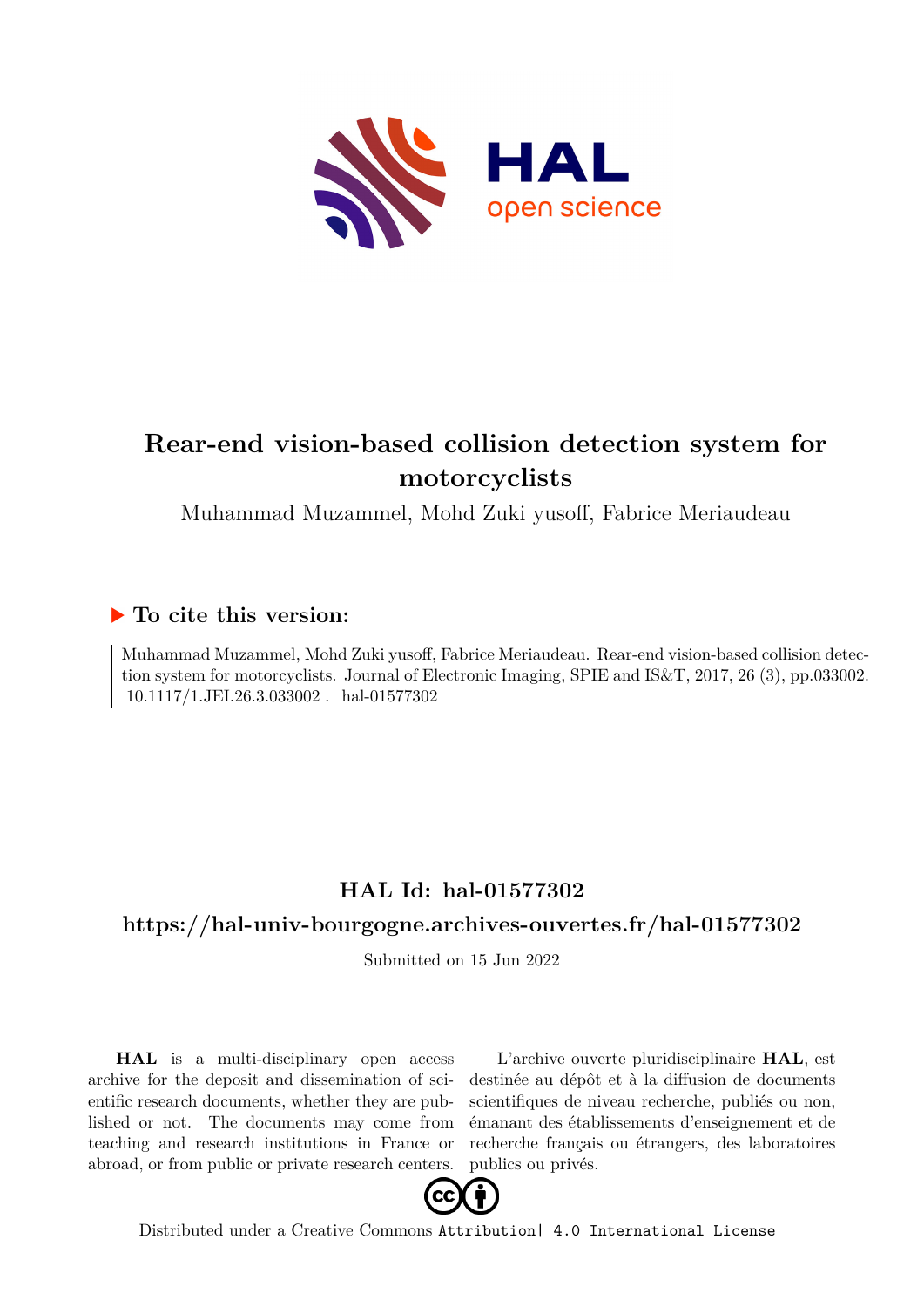# Rear-end vision-based collision detection system for motorcyclists

### Muhammad Muzammel,<sup>a,b</sup> Mohd Zuki Yusoff,<sup>a</sup> and Fabrice Meriaudeau<sup>a,b,\*</sup>

aUniversiti Teknologi Petronas, Centre for Intelligent Signal and Imaging Research (CISIR), Electrical and Electronic Engineering Department, Perak, Malaysia

<sup>b</sup>Université de Bourgogne Franche Comté, LE2I- CNRS, Le Creusot, France

Abstract. In many countries, the motorcyclist fatality rate is much higher than that of other vehicle drivers. Among many other factors, motorcycle rear-end collisions are also contributing to these biker fatalities. To increase the safety of motorcyclists and minimize their road fatalities, this paper introduces a vision-based rear-end collision detection system. The binary road detection scheme contributes significantly to reduce the negative false detections and helps to achieve reliable results even though shadows and different lane markers are present on the road. The methodology is based on Harris corner detection and Hough transform. To validate this methodology, two types of dataset are used: (1) self-recorded datasets (obtained by placing a camera at the rear end of a motorcycle) and (2) online datasets (recorded by placing a camera at the front of a car). This method achieved 95.1% accuracy for the self-recorded dataset and gives reliable results for the rear-end vehicle detections under different road scenarios. This technique also performs better for the online car datasets. The proposed technique's high detection accuracy using a monocular vision camera coupled with its low computational complexity makes it a suitable candidate for a motorbike rear-end collision detection system.

Keywords: motorcycle accidents; road detection; Sobel edge detection; Hough transform; collision detection system.

#### 1 Introduction

According to the motorcycle industry, there are 313 million motorcycles in the world, of which 77% are in Asia, 5% are in Latin America, and  $2\%$  are in North America.<sup>1</sup> The average number of motorcycles per thousand people in most of the Asian cities is ∼196, <sup>2</sup> whereas Europe and North America contain only 16% of the world motorcycle fleet.<sup>1</sup> Motorcyclists have higher risks of fatalities compared with any other types of vehicle drivers.<sup>3</sup> It is estimated that more than 180,000 motorcyclists died worldwide annually as a result of road crashes.<sup>1</sup> However, motorcyclist safety is a major issue in most Asian countries. In Malaysia, more than 50% of road fatalities are due to motorcyclists.<sup>4</sup> Similarly, motorcyclists are responsible for 80% of road fatalities in Vietnam, 70% in Thailand, 61% in Indonesia, and  $58\%$  in Cambodia.<sup>4</sup> In other countries, the situation is not as alarming, but it still represents a major concern: motorcycle-related fatalities are  $13\%$  in New Zealand<sup>5</sup> and  $14\%$ in the former EU15 (i.e., the 15 member nations of the EU prior to  $2004$ ).<sup>6</sup>

Frontal and rear-end collisions that highly contribute to motorcyclist fatalities are mostly recorded on motorways and primary roads. Most of these fatalities are reported on straight road sections.<sup>4</sup> Many factors are involved in motorcycle accidents, among which are excessive speed, driving under the influence of alcohol, ignorance of the route, and loss of control.<sup>7,8</sup>

To increase the safety of the motorcyclists and minimize their fatalities, different techniques have been proposed.

They can be divided into two major categories: (1) passive safety and (2) active safety. Passive safety techniques aim to reduce injuries, whereas active techniques help to avoid accidents from occurring in the first place. Passive safety covers the use of helmets,<sup>9,10</sup> special cloths,<sup>11,12</sup> air bags,<sup>13</sup> etc. Active safety covers electronic stability control,  $14,15$  antilock braking system,<sup>16</sup> advance collision warning (ACW) systems for motorcycles,  $17-19$  etc. These ACW active systems give early warnings to the motorcyclists about potential dangers. $20,21$ 

As far as active safety systems for cars are concerned, there are many techniques developed for collision detections.<sup>22</sup>–<sup>28</sup> These techniques rely on global positioning system  $(GPS)$ ,<sup>22</sup> radar,<sup>23</sup> laser scanners,<sup>24</sup> intervehicle communications,<sup>25</sup> ultrasonic-<sup>26</sup> and camera-based approaches,<sup>27–28</sup> etc. However, there are very few documented papers or systems on collision detections or collision avoidance systems for motorcyclists.

For example, in Ref. 17, different techniques aiming at warning motorcyclists about potential collisions are discussed; nevertheless, the development and accuracy of these systems are not fully established. In Ref. 18, information about the "dangerousness of curves ahead" is presented to the motorcyclist to avoid possible accidents. The given technique relies on the GPS to estimate the motorcycle position and to estimate the approaching curve; the technique is not sufficiently proven as it has only been tested in a laboratory environment by means of a simulator. Next, the authors of Ref. 19 proposed a vision-based collision warning system for motorcycle; a mobile phone camera, mounted on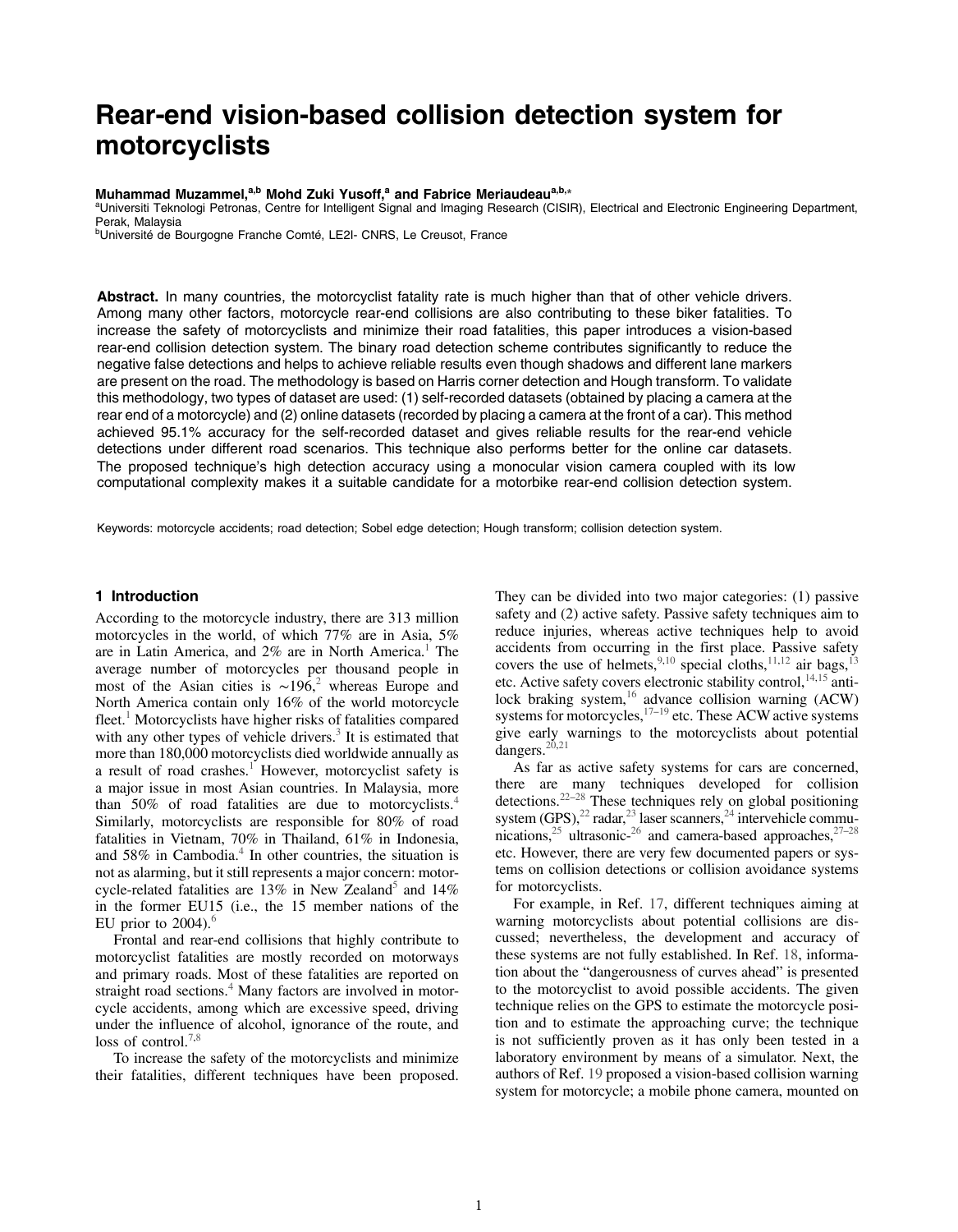the front side of a motorcycle, was used to detect the frontal vehicles, and the GPS was used to estimate the distance.

Images and videos provide rich data sources from which additional information and context can be surmised. Cameras provide a wide field of view, allowing for the detection and tracking of (moving) objects across multiple lanes. In general, vehicle detections using cameras can be classified as stereo and monocular.<sup>28</sup> Stereo-based methods require two images, leading to the increase in system complexities and costs. In contrast, monocular vision-based vehicle detections have mirrored advances in computer vision, machine learning, and pattern recognition.

For a monocular-based system, the determination of vehicle locations is performed by analyzing the vehicle's motion or appearance.<sup>28</sup> In a motion-based technique, an optical flow method is used to detect the vehicles.<sup>29,30</sup> Motion-based methods are effective for detecting moving objects; however, they are computationally intensive and require analysis of several frames before an object can be detected. They are also sensitive to camera movement and may fail to detect objects with slow relative motion. $31$  As

such, motion-based techniques are less commonly used for vehicle detections.

On the other hand, appearance-based detection techniques detect vehicles based on shadow underneath the vehicles,  $32$ color,<sup>33</sup> symmetry,<sup>27,31</sup> texture,<sup>34</sup> lights,<sup>35</sup> and edges.<sup>36</sup>

In this paper, a rear-end vision-based collision detection system has been proposed for motorcyclists. This system detects incoming vehicles from the rear-end using a single camera; it has been tested on different road scenarios and on available online datasets to evaluate its performances.

# 2 Related Work

Recent related works for vehicle detections are given in Table 1. This table covers the detection type and the dataset properties; it also highlights some results through metrics, such as accuracy and true positive rate (TPR), and it further provides the limitation of these techniques. In Table 1, the "detection type" column defines whether the technique is applied either for the front or rear-end vehicle detection. The "dataset" column provides information related to the

| <b>Table 1</b> Some related studies for vehicle detections. |  |  |
|-------------------------------------------------------------|--|--|
|                                                             |  |  |

| Author/year                  | Detection<br>type                    | Dataset                                                  | TPR (%)                                                                   | Accuracy (%)                  | Features/feature<br>extraction<br>method/classifier                                                        | Limitations                                                                                                                                                                                                                          |
|------------------------------|--------------------------------------|----------------------------------------------------------|---------------------------------------------------------------------------|-------------------------------|------------------------------------------------------------------------------------------------------------|--------------------------------------------------------------------------------------------------------------------------------------------------------------------------------------------------------------------------------------|
| Arenado<br>et al. $32$       | Front                                | 3400 images (for<br>vehicle detection)                   | 96.71, 98.41,<br>97.28, 96.80                                             | 97.60, 98.80,<br>97.90, 96.75 | Shadow underneath<br>the vehicle and<br>horizontal edges                                                   | To detect the front vehicle license<br>plate, both vehicles should be<br>very close to each other. This can<br>be dangerous under high-speed<br>scenario. This technique is very<br>slow and can process only four<br>frames in 1 s. |
| Liu et al. $37$              | Rear                                 | 5725 images                                              | 92.50, 94.80,<br>93.70, 89.10,<br>(RA1 results)                           |                               | Haar wavelet/SVM                                                                                           | The optimization for this technique<br>was not performed to satisfy<br>the real-time requirement.                                                                                                                                    |
| O'Malley<br>et al. $38$      | Rear                                 | 44 video clips,<br>each contains at<br>least one vehicle | 92.86                                                                     |                               | Headlamp pairs<br>detection                                                                                | The technique is only effective<br>at night or when the light<br>condition was very low.                                                                                                                                             |
| Wu et al. <sup>39</sup>      | Left-sided<br>overtaking<br>vehicles | 9 video sequences<br>used to capture<br>the images       | 87.00, 80.00,<br>84.00, 95.00,<br>84.00, 81.00,<br>88.00, 89.00,<br>62.00 |                               | Histogram of gradient<br>(HOG) for vehicle<br>detection/neuro-fuzzy<br>network for distance<br>measurement | The technique is only effective to<br>detect vehicles in an adjacent lane.                                                                                                                                                           |
| Lee et al. $40$              | Front                                | 1000 images                                              | 92.09                                                                     |                               | <b>HOG/SVM</b>                                                                                             | If the system fails to select the<br>shadow area, the vehicle detection<br>is performed using the HOG feature<br>of the whole image; this slows down<br>the detection process.                                                       |
| Men and<br>Dai <sup>41</sup> | Front                                | 1 video                                                  |                                                                           |                               | HOG for vehicle license<br>plate localization and using<br>lamp shape information                          | To detect the front vehicle license<br>plate, both vehicles should be very<br>close to each other and this can<br>be dangerous under high-speed<br>scenario.                                                                         |
| Kim et al. $42$              | Front                                | 3 videos                                                 | 86.75, 61.80,<br>92.73                                                    |                               | Haar-like features and<br>AdaBoost/SVM                                                                     | Bad illumination conditions or<br>rainy weather conditions can<br>make the color of road pixels dark<br>and cause this method to fail.                                                                                               |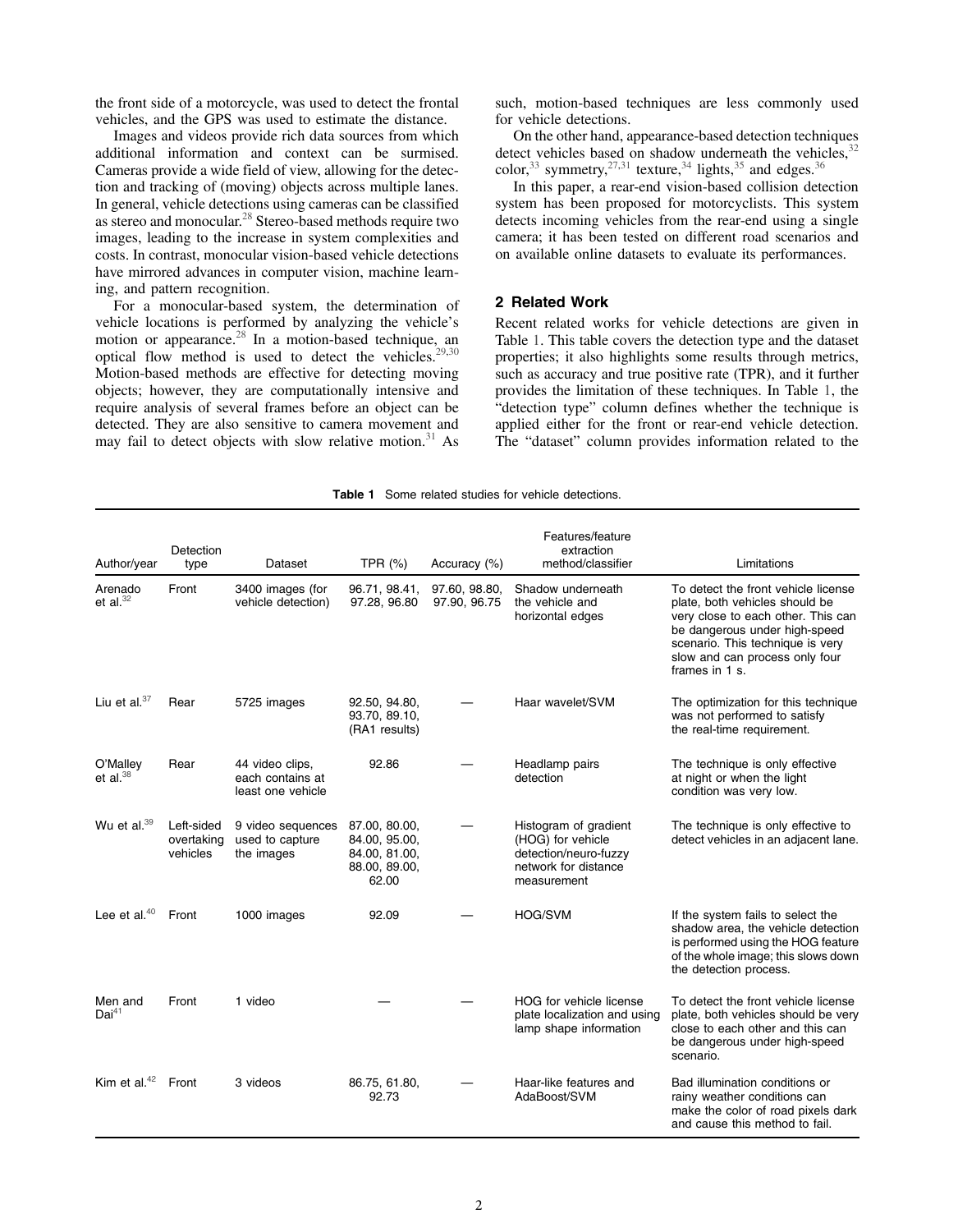videos, the number of images, or the type of vehicles involved in the experiments.

In Ref. 32, a single camera was used to detect front vehicles. The technique uses a combination of two features namely the shadow underneath the vehicle and horizontal edges for vehicle detection; the analysis of consecutive frames is used to calculate the relative speed of the detected car. Unavoidably, to detect the front vehicle license plate, both vehicles should be very close to each other, imposing a constraint that could be dangerous under a high-speed scenario. As reported, this technique is quite slow, as it processes only four frames per second.

The authors of Ref. 37 presented a monocular visionbased rear vehicle detection and tracking system for car drivers. The camera was positioned looking backward out of the rear windshield. The application was for the detection of the front parts of the approaching vehicles to assist the driver in lane changing. Symmetry and edge operators were used to generate the region of interest (ROI). Subsequently, vehicles were detected using Haar wavelet features that were later fed to a support vector machine (SVM) classifier.

In Ref. 38, a rear-end vehicle detection under low light conditions has been proposed. The technique identifies the vehicle headlamp pairs using a region growing threshold and a cross-correlation bilateral symmetry analysis method. This technique performs a perspective transformation to correct the distortion and ensure consistent detection performance throughout all road manoeuvers. Finally, a Kalman filter is used for tracking purposes. Unfortunately, this



Fig. 1 Sony action cam mounted at the rear end of motorcycle.

technique is only effective at night or when the light condition is very low.

The authors of Ref. 39 detected vehicles in adjacent lanes by placing a camera at the left side rear-view mirror. The camera captures the images in the adjacent lane to detect vehicles. This technique uses a neuro-fuzzy network to detect the vehicles. The training of the neuro-fuzzy network plays an important role in the detection process.

In Ref. 40, a monocular vision-based technique has been proposed to detect front vehicles. Histograms of oriented gradients (HOG) have been used to extract the features, and SVM has been used for classification. Shadows underneath the vehicles have been used as a feature for vehicle detections. However, if the system fails to select the shadow area, the vehicle detection is then performed using HOG features, which result in larger amounts of calculations and slower processing speed.

In Ref. 41, license plate detection has been used to identify front vehicles. This technique first detects the license plate of the front vehicle and verifies it by using the

Table 2 Datasets used to evaluate our technique.

| Dataset                                                                           | Dataset description                                                                                                                                                     | Source of<br>recording | Number<br>of frames |
|-----------------------------------------------------------------------------------|-------------------------------------------------------------------------------------------------------------------------------------------------------------------------|------------------------|---------------------|
| Self-<br>recorded                                                                 | Multiple vehicles, various<br>traffic conditions, different<br>road scenarios, various<br>light conditions, recorded<br>by placing camera at rear<br>end of motorcycle. | Motorcycle             | 5000                |
| Laboratory<br>for Intelligent<br>and Safe<br>Automobiles<br>(LISA)-<br>dense $43$ | Multiple vehicles, dense<br>traffic, daytime, highway,<br>recorded by placing<br>camera at the front of<br>the car.                                                     | Car                    | 1600                |
| LISA-<br>urban $43$                                                               | Single vehicle, urban<br>scenario, cloudy morning,<br>recorded by placing camera<br>at the front of the car.                                                            | Car                    | 300                 |
| LISA-<br>sunny <sup>43</sup>                                                      | Multiple vehicles, medium<br>traffic, daytime, highway,<br>recorded by placing camera<br>at the front of the car.                                                       | Car                    | 300                 |
| iROADS-<br>daylight <sup>44</sup>                                                 | Multiple vehicles, low traffic,<br>daytime, highway, recorded<br>by placing camera at the<br>front of the car.                                                          | Car                    | 903                 |
| iROADS-<br>tunnel <sup>44</sup>                                                   | Very low traffic, inside tunnel,<br>recorded by placing camera<br>at the front of the car.                                                                              | Car                    | 307 <sup>a</sup>    |
| Source- $2^{45}$                                                                  | Multiple vehicles, medium<br>traffic, daytime, highway,<br>recorded by placing camera<br>at the front of the car.                                                       | Car                    | 960                 |
| Total                                                                             |                                                                                                                                                                         |                        | 9370                |

<sup>a</sup>There are 307 images in iROADS-Tunnel dataset available at Ref. 47.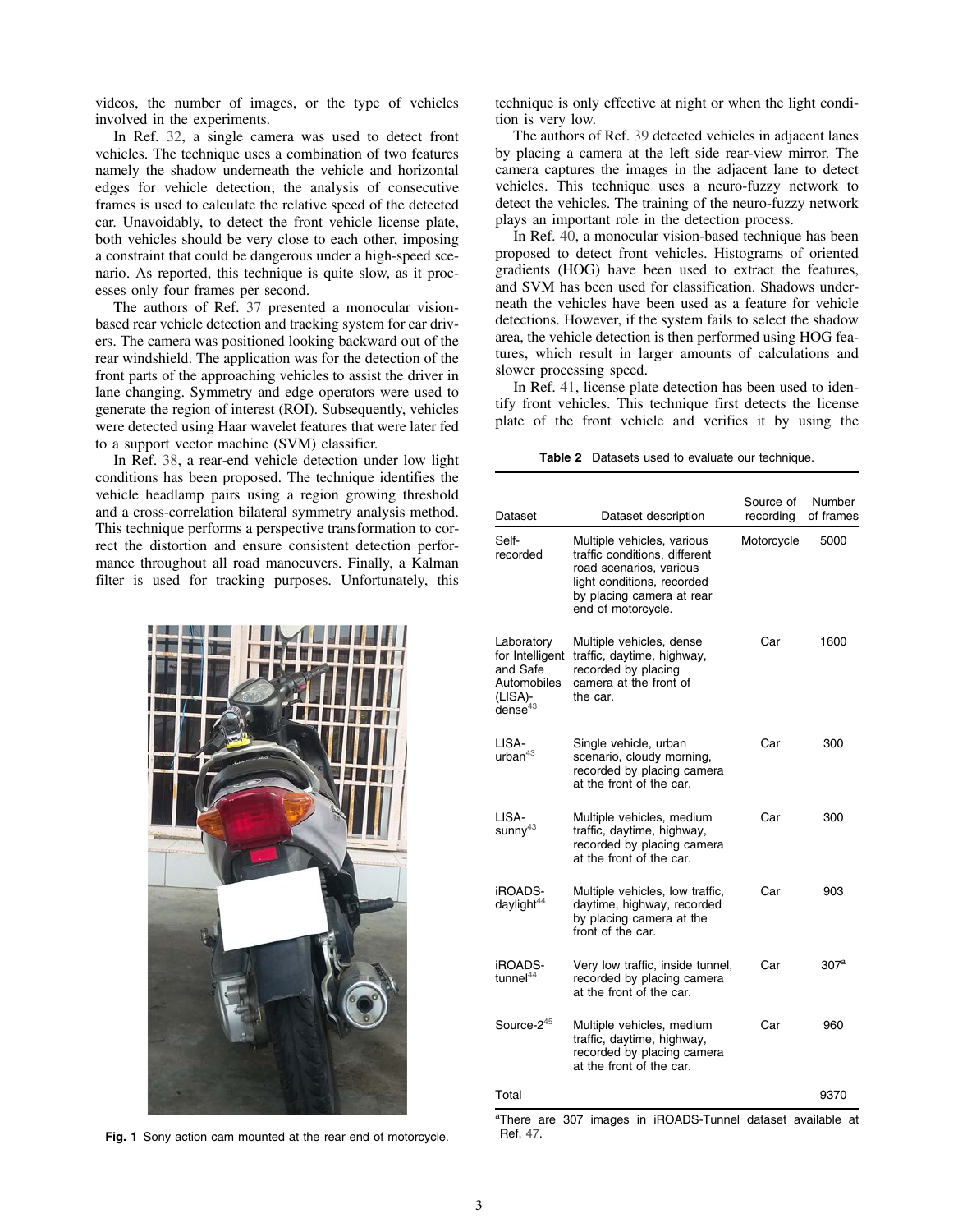

Fig. 2 Flow chart to detect the vehicles.



Fig. 3 Flow chart for the detection of binary road region. Fig. 4 Location of the selected patches in frame.

geometrical characteristics of the license plate. Afterward, the rear lamps of the vehicle are detected across the license plate for the verification of the vehicle detection. However, to detect the front vehicle license plate, both vehicles should be close to each other, a situation that can be dangerous under a high-speed scenario.

The authors of Ref. 42 used the shadow underneath the vehicle to detect the frontal vehicles. Haar-like features with AdaBoost was used to train a shadow detector offline, and SVM has been used for the classification.

# 3 Data Set

In this research, a Sony action cam was installed at the rearend of a motorcycle (Yamaha, 115cc) to acquire the dataset

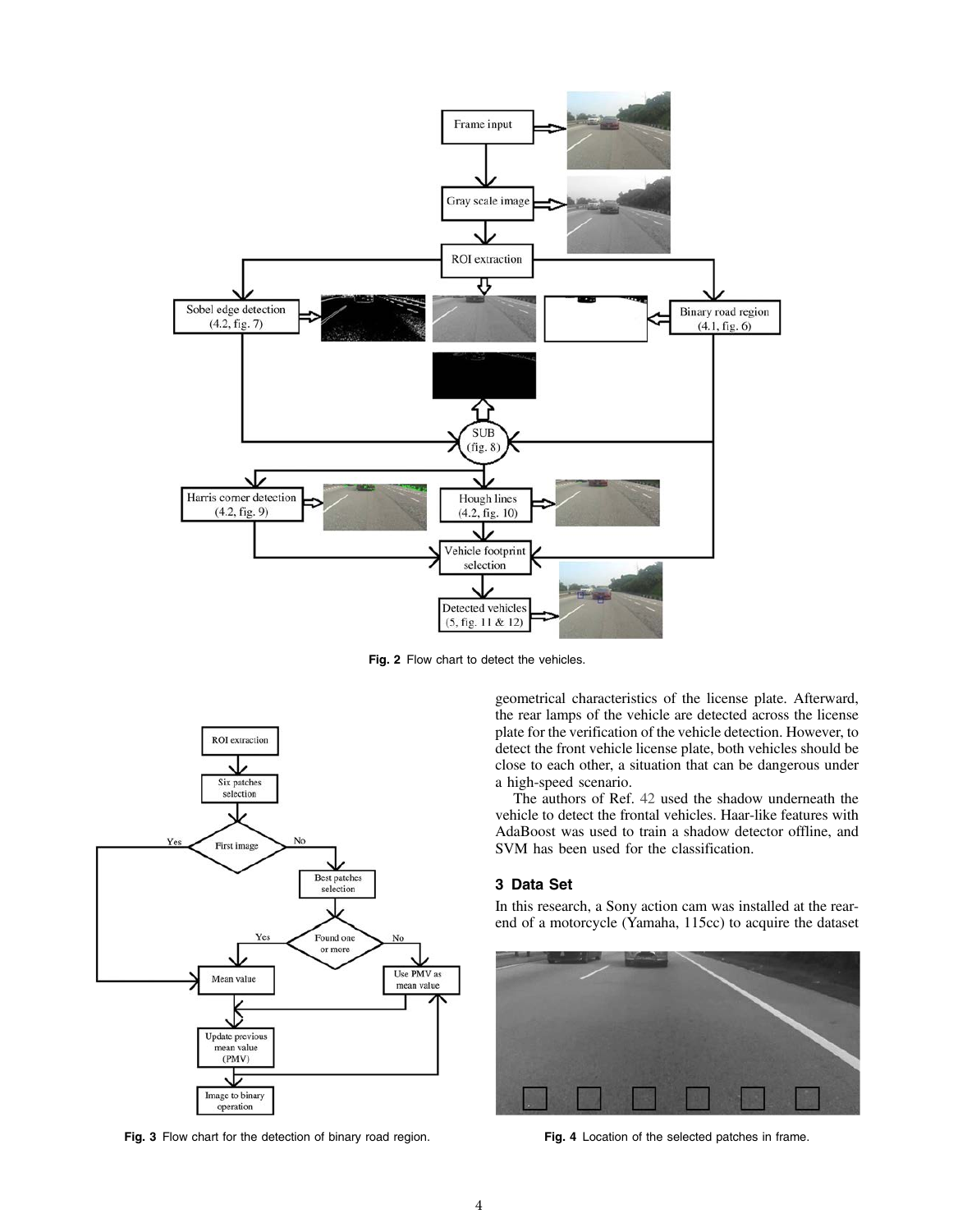

Fig. 5 Different lane marks presented on the road using self-recorded dataset.



Fig. 6 Binary road detection: (a) self-recorded dataset with multiple vehicle footprints, (b) self-recorded dataset with truck at lane markers, (c) LISA-dense (frame 735), (d) LISA-urban (frame 13), (e) LISAsunny (frame 104), (f) source-2 (frame 140), (g) iROADS-daylight, and (h) iROADS-tunnel.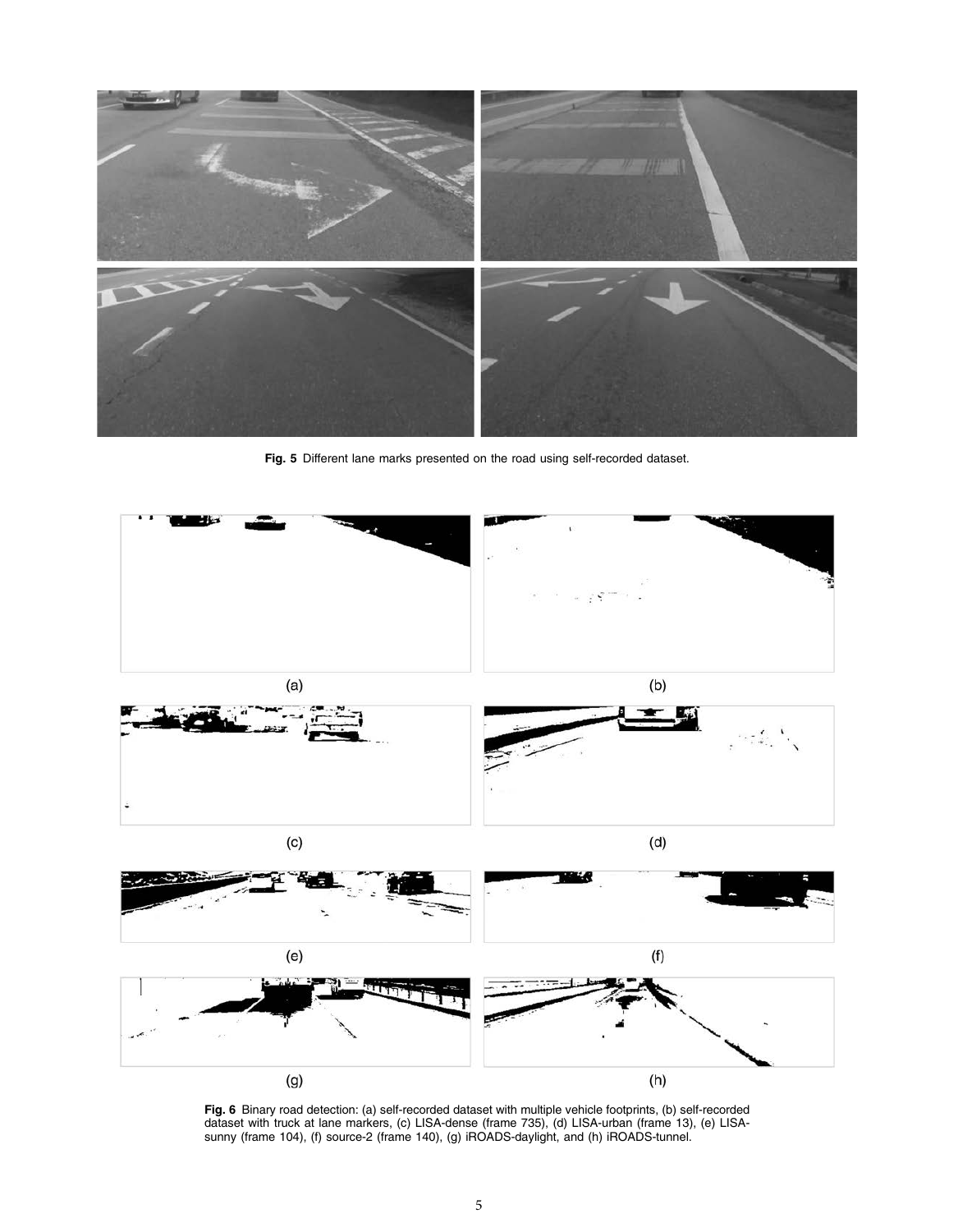as shown in Fig. 1. The camera was mounted in a shocked proof casing to minimize any vibration effects. The video datasets were recorded in ".avi" format at 30 frames per second and at a resolution of  $600 \times 800$  pixels. A total of 5000 frames containing 120 vehicles were used for testing. The video datasets were recorded in different road scenarios having different light conditions. During the video recordings, the driving speed of the motorcycle varied from 40 to 80 km∕h. The datasets were recorded along Ipoh–Lumut highway, Perak, Malaysia and inside Universiti Teknologi PETRONAS (UTP), Malaysia.

Due to the limitations of online motorcycle datasets, the proposed technique has also been validated using online car datasets.<sup>43–45</sup> The "source-2" dataset is available at Ref. 46. The details of the datasets are given in Table 2.

## 4 Vehicle Detection Technique

The steps leading to the algorithm development are shown in Fig. 2.

First, the video frame is transformed into gray scale to enhance the computation performance. Afterward, the ROI is computed. To get the ROI, a fixed area from the top of every grayscale frame is excluded to remove the sky and other unwanted regions. Next, the left and right boundaries of the ROI image are kept the same as the input frame, as shown in Fig. 2. After that, binary road region segmentation and vehicle detections are performed; both approaches will be explained in the next sections.

#### 4.1 Binary Road Region Detection Technique

The binary road region detection technique is illustrated in Fig. 3.

To find the binary road region, first and foremost six square patches have been extracted from the ROI image. All the selected patches have the same size and their locations are fixed for each ROI image. In our case, these patches are selected near the bottom of the ROI image, which is adjacent to the motorcycle. At that place, there is a low probability of vehicle presence and a high probability that it contains only the road region. The locations of these userdefined patches are shown in Fig. 4.

For the first ROI image or the frame, the average grayscale value for all the six patches has been calculated. This average grayscale value named as a mean value (MV) is also saved as a previous mean value (PMV). Next, this



Fig. 7 Sobel edge detection with Otsu threshold: (a) multiple vehicles from the self-recorded dataset, (b) truck at lane markers from self-recorded dataset, (c) LISA-dense (frame 735), (d) LISA-urban (frame 13), (e) LISA-sunny (frame 104), (f) source-2 (frame 140), (g) iROADS-daylight, and (h) iROADS-tunnel.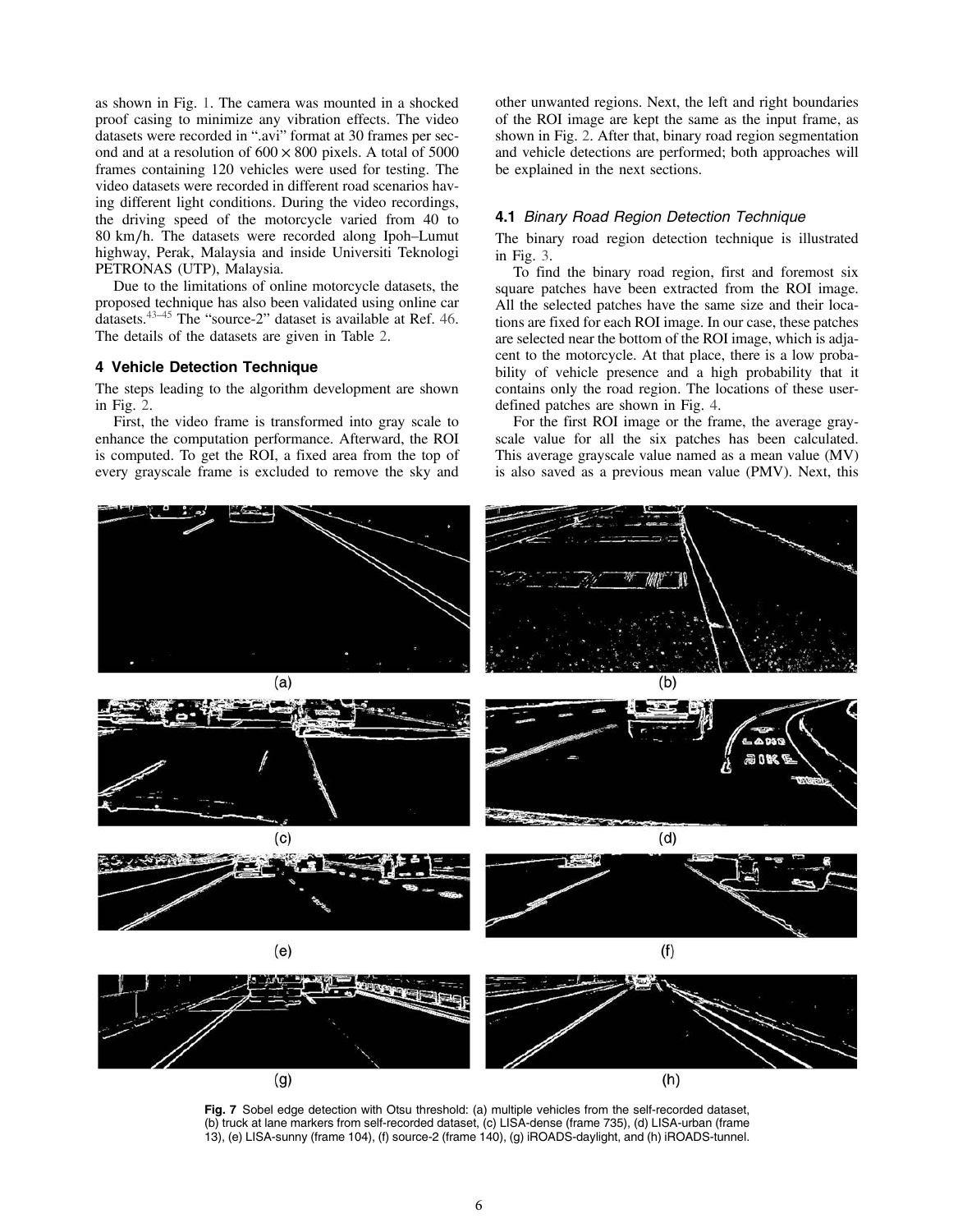value is used as a threshold to convert the ROI image into a binary road image. The usage of the PMV is explained below.

Assume that MV, PMV, and  $M(i)$  are the corresponding MV, PMV, and the average grayscale value of the individual patch, where  $i = 1, 2, 3, \ldots, 6$ ; the MV and PMV for the first image can be calculated as

$$
MV = PMV = \frac{\sum M(i)}{6}.
$$
 (1)

Most of the roads have white lines or some lane marks. These white lines or lane marks are normally used to guide the motorcyclists and other vehicle drivers into an appropriate direction, as shown in Fig. 5.

It should be noted that it may be possible for some of these six patches to contain a white line or a lane marker region affecting (i.e., increasing) the MV of these patches. Therefore, only patches having a mean gray level lower than an empirical threshold are kept, and the affected one(s) is/are discarded for the remaining frames.

The threshold value for the patch selection is given as

$$
M(i) \le 100.\t(2)
$$

Then, as presented in Fig. 3, two possible scenarios arise: (1) one or more patches contain a road region and (2) no patch contains a road region.

#### 4.1.1 One or more patches containing road region

If one or more patches contain the road regions, the average grayscale values of these patches are used to calculate the MV. This MV is also stored as a PMV and is used to convert that ROI image into a binary image.

For example, if  $M(1)$ ,  $M(2)$ , and  $M(6)$  are the average grayscale values of the patches that contain the road region [i.e.,  $M(1)$ ,  $M(2)$ , and  $M(6) \le 100$  while  $M(3)$ ,  $M(4)$ , and  $M(5) > 100$ ], then MV and PMV are computed as

MV = PMV = 
$$
\frac{M(1) + M(2) + M(6)}{3}
$$
 (3)

#### 4.1.2 No patch containing road region

If no patch contains a road region [i.e.,  $M(1), M(2), \ldots, M(6) > 100$ , then the PMV from the previous frame is used as the MV to convert the current ROI image into a binary image. From our observation, the binary



Fig. 8 Lane marker free (LMF) image: (a) self-recorded dataset with multiple vehicles footprints, (b) selfrecorded dataset with truck at lane markers, (c) LISA-dense (frame 735), (d) LISA-urban (frame 13), (e) LISA-sunny (frame 104), (f) source-2 (frame 140), (g) iROADS-daylight, and (h) iROADS-tunnel.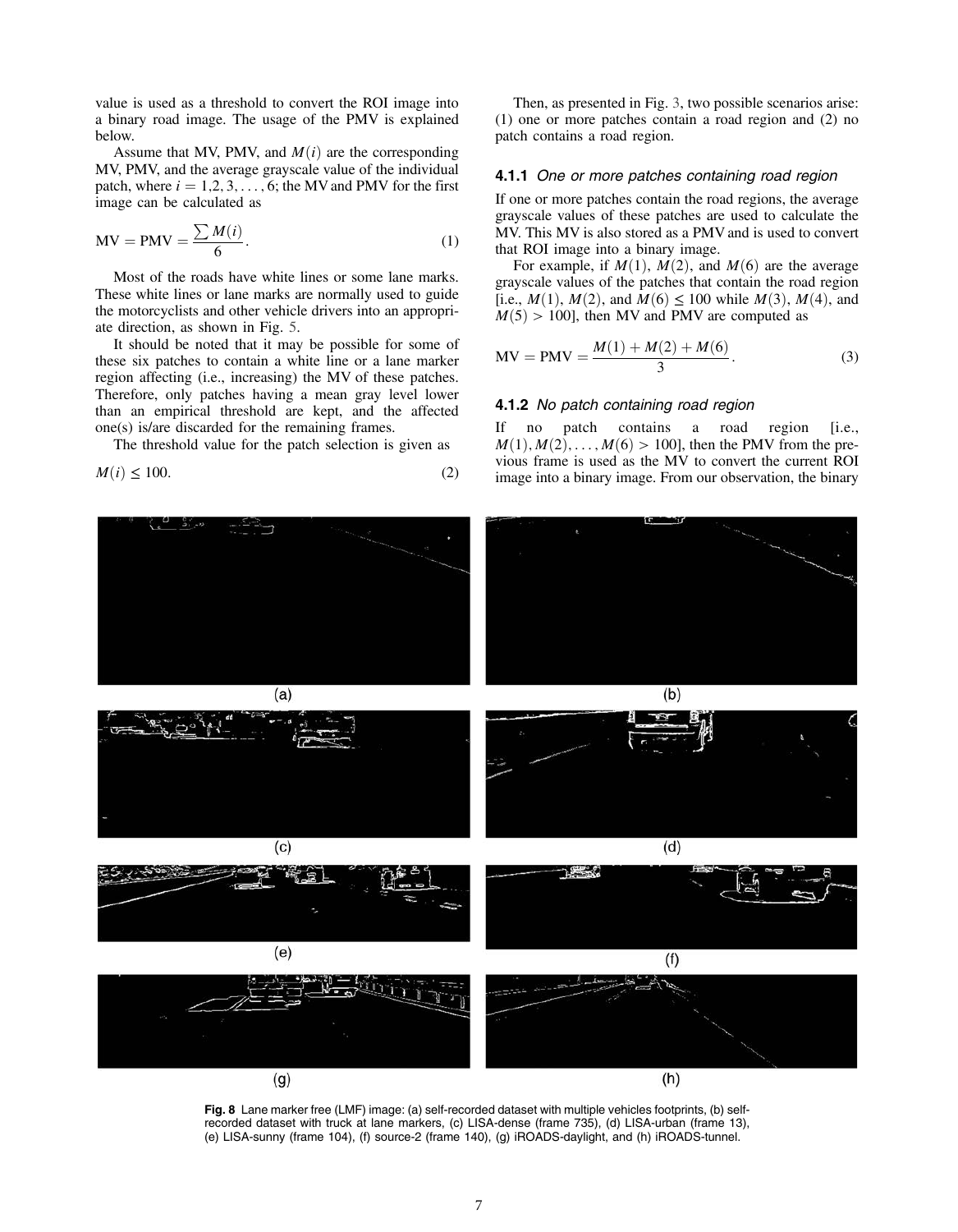road detection technique gives reliable results, even when lane markers are present on the road. Figure 6 shows the results of the binary road region detection.

From Fig. 6, one can see that the road boundary is clearly visible and it can help to differentiate between the road region and the unwanted area.

### 4.2 Vehicle Detection

To find the vehicle pattern initially, Sobel edge detection<sup> $48$ </sup> with Otsu threshold $4^6$  has been applied onto the ROI image. The resultant image consists of the lane markers and vehicle footprints as shown in Fig. 7. In this figure, the road boundaries, vehicles edges, and other object edges are clearly visible. The edges of the lane markers can also be seen in the figure. However, the differentiation between vehicle footprints and other objects is still very difficult at this stage.

To minimize false vehicle detections, it is important to remove the lane markers from the Sobel edge detected image. This is achieved by subtracting the binary image from the Sobel edge detected image. By applying this technique, lane markers are being effectively removed from the resultant image. The image is referred as lane marker free (LMF) image, as shown in Fig. 8.

In Fig. 8, vehicle edges and road boundaries are clearly visible. The lane markers or any other unwanted noise at the road region have been removed. Therefore, a vehicle footprint detection is much easier and simpler at this stage. To acquire the vehicle footprints, Harris corner detection $50$  and Hough transform have been applied to the LMF image. The results of Harris corner detection are shown in Fig. 9.

Hough transform is used to detect the angular lines, which further helps in detecting the vehicle footprints and removing the shadow regions. Assume that  $h$ ,  $m_h$ , and  $a_h$  are the length, slope, and the angle of the angular line, respectively, obtained from Hough transform. If  $(x_1, y_1)$  and  $(x_2, y_2)$  are, respectively, the start and the end points of the angular line, then the length  $h$ , slope  $m_h$ , and angle  $a_h$  are calculated as

$$
h = \sqrt{(x_2 - x_1)^2 + (y_2 - y_1)^2},\tag{4}
$$

$$
m_h = \frac{y_2 - y_1}{x_2 - x_1},\tag{5}
$$



Fig. 9 Harris corner detection: (a) incoming vehicles from self-recorded dataset, (b) truck from selfrecorded dataset, (c) LISA-dense (frame 735), (d) LISA-urban (frame 13), (e) LISA-sunny (frame 104), (f) source-2 (frame 140), (g) iROADS-daylight, and (h) iROADS-tunnel.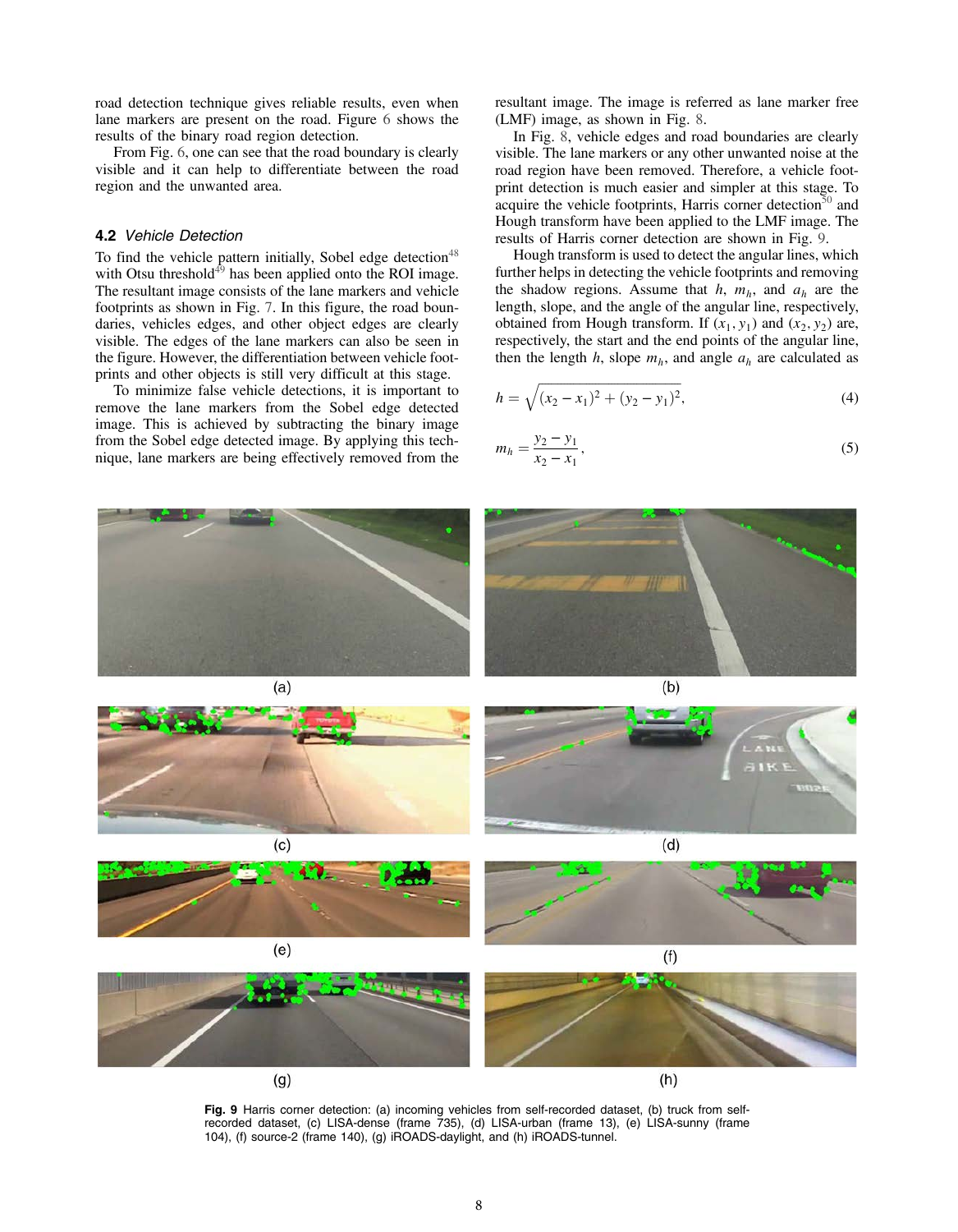$$
a_h = \tan^{-1}(m_h). \tag{6}
$$

In our technique, the angular range selected for these lines is given as

$$
85 \deg \le a_h \le 92 \deg. \tag{7}
$$

It may be possible that the selected lines still contain the shadow edges. As the shadow edges are bigger than the vehicle edges and the camera is fixed at the rear end of the motorcycle, a threshold condition is applied on these lines to get the vehicle footprints. The threshold condition for the length  $(h)$  selection of these lines is given as

$$
10 \text{ pixels} \le h \le 50 \text{ pixels.} \tag{8}
$$

The selected lines are shown in Fig. 10.

For the vehicle footprint validation, a comparison of the selected lines and Harris corner detection is performed. For this comparison, initially, an image is divided into small patches. In all patches, the slopes of the selected lines are computed. For example, in any patch, if  $(x_p, y_p)$  and  $(x_q, y_q)$ 

are the starting and the end points of the selected line, respectively, then the slope  $m_h$  of this line is calculated as

$$
m_h = \frac{y_q - y_p}{x_q - x_p}.\tag{9}
$$

If  $(x_r, y_r)$  is the position of the corner detected by the Harris corner detection technique, then its slope  $m$  and distance  $d$  with respect to the initial point of the selected line is given as

$$
m = \frac{y_r - y_p}{x_r - x_p},\tag{10}
$$

$$
d = \sqrt{(x_r - x_p)^2 + (y_r - y_p)^2}.
$$
 (11)

These three parameters  $m_h$ ,  $m$ , and  $d$  permit us to assess if the selected line is passing through the Harris corner landmark or if it is very close to it (up to four pixels); in that case, it is selected as vehicle footprints. If the selected line intersects the Harris corner, then the values of both



Fig. 10 Selected lines plotted on ROI images: (a) incoming vehicles from self-recorded dataset, (b) truck on lane markers from self-recorded dataset, (c) LISA-dense (frame 735), (d) LISA-urban (frame 13), (e) LISA-sunny (frame 104), (f) source-2 (frame 140), (g) iROADS-daylight, and (h) iROADS-tunnel.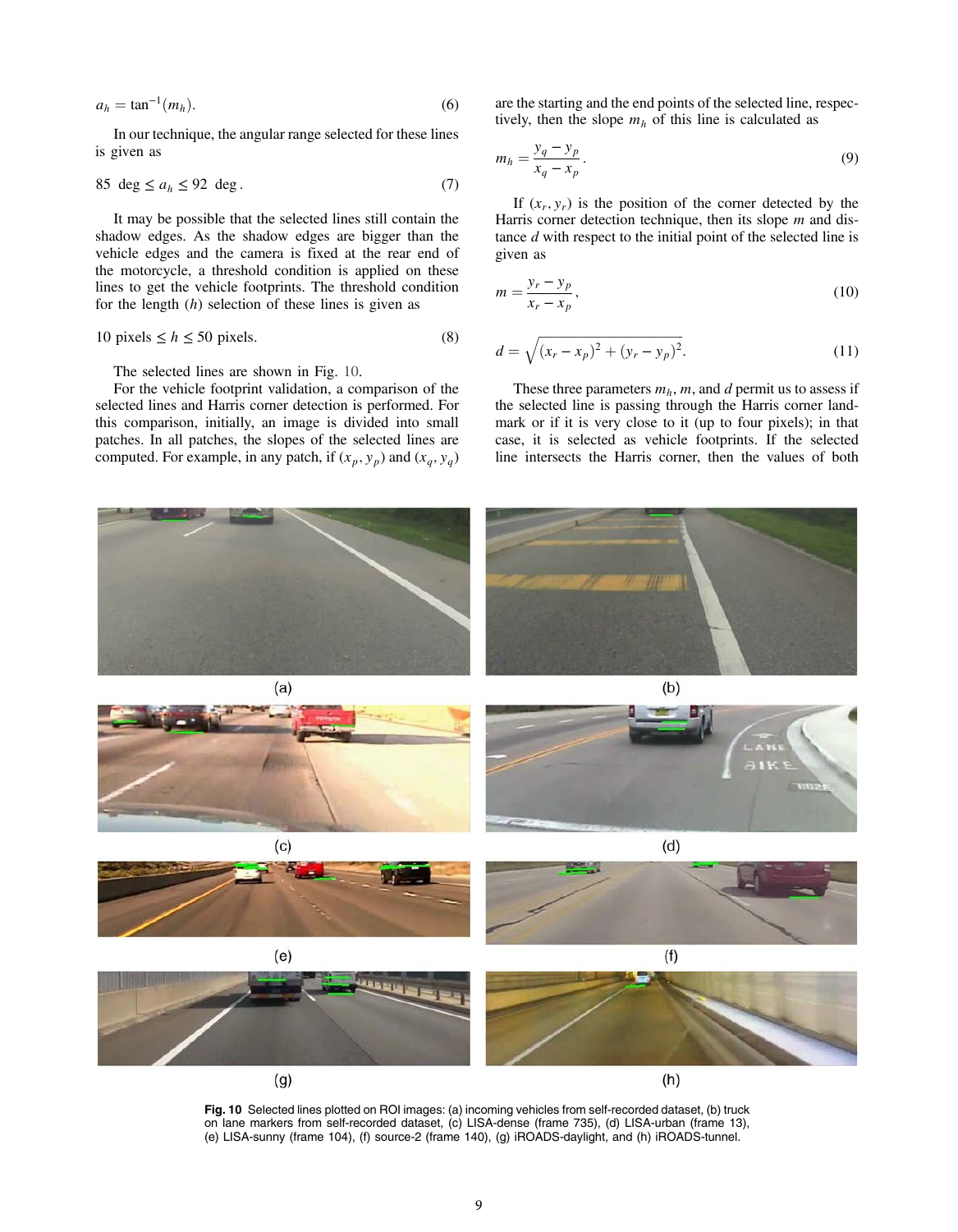slops (i.e.,  $m_h$  and m) will be equal. Similarly, the value of d provided the information that how far is the Harris corner from the initial point of the selected line.

For the proposed technique, the size of six selected patches for ROI, their locations, and the values of other parameters such as  $M(i)$ ,  $a<sub>h</sub>$ , and h are kept the same for all types of road scenarios and light conditions. The same values are used for the self-recorded and online datasets. Each dataset has different frame sizes and a different placement of the camera; therefore, the fixed area that has been excluded from the top of every grayscale frame varies for each dataset.

Last, the binary road image is used to make a decision whether the selected lines represent a vehicle or not. Indeed, the boundaries of the road are clearly black, which enables us to mark the road edges and allows us to discard the lines appearing outside of these marked edges. The remaining lines contain the vehicles footprint.

### 5 Experimental Results

The given technique was implemented on the Intel<sup>®</sup> core<sup>™</sup> i7-4770 CPU (3.4 GHz processor dual core, installed memory 16GB). Our technique was investigated in C++ using OpenCV. Our method was evaluated on the selfrecorded dataset as well as on the online datasets $43-45$  for comparison purposes. The results show that our technique works perfectly well for the motorcycle (using the selfrecorded dataset) as well as for the online car datasets. It can detect both incoming and outgoing vehicles perfectly from the rear-end on single and multiple lanes. The technique is also capable of detecting parked vehicles on the roadside. Some of the results from the self-recorded dataset are shown in Fig. 11.

In Fig. 11, the detection of rear-end vehicles is shown for the self-recorded dataset. In this figure, one can see the detection of the parked cars along the roadside as well as correct detection of truck, even when lane markers are present on the road.

Next, Fig. 12 shows the detection of vehicles from the online dataset. $43-45$  The proposed technique can detect the vehicles even in the presence of shadow regions. As expected, it detects the vehicles up to a certain distance (determined by our various thresholds) as shown in Fig. 12(d).

Sometimes, the method fails to detect some vehicles and generate false alarms as shown in Fig. 13. This may occur due to the road structure as shown in Figs. 13(a), 13(b), 13(e), and 13(f). In Fig. 13(a), the road is in a tilted position; therefore, the horizontal lines obtained from the Hough transform did not fit the selected line criteria, and the proposed technique missed that vehicle. In Fig. 13(b), the area below the road barrier is detected as a road region and this leads to the false detection, as a vehicle. Similarly, in Fig. 13(d), the footpath around the right side of the road is detected as a road region; therefore, the object on it is detected as a vehicle. From Fig. 13(f), we can see that the road is damaged and contains many horizontal cracks, which sometimes are detected as vehicles, leading to false detections. In Fig. 13(c), the car in the middle lane is occluded by the shadow created by other cars and could not be possibly detected. On the whole, this technique still obtained very less false detections.





Fig. 11 Vehicle detection from self-recorded dataset: (a) vehicles are parked on the roadside, (b) moving vehicle in a single lane, (c) vehicle detection on a road with multiple lanes, and (d) truck detection at lane markers.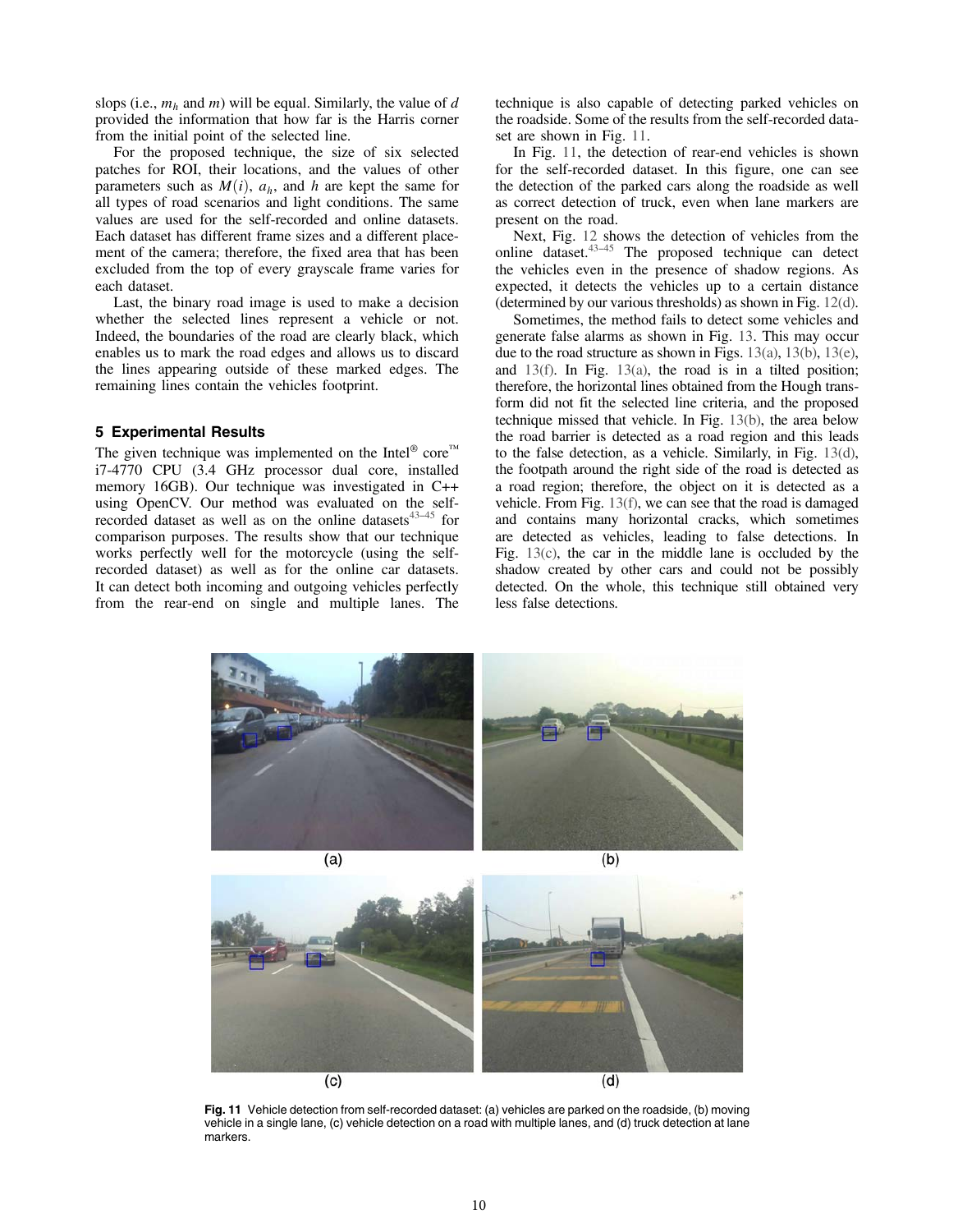





Fig. 12 Vehicle detection from online datasets: (a) LISA-dense (frame 735), (b) LISA-urban (frame 13), (c) LISA-sunny (frame 104), (d) source-2 (frame 140), (e) iROADS-daylight, and (f) iROADS-tunnel.

Comparison of the proposed technique with the existing state-of-the-art rear-view-based vehicle detection methods is given in Table 3. For the given technique, accuracy, TPR, and false detection rate (FDR) are given as

$$
Accuracy(\%) = \frac{TP + TN}{TP + TN + FP + FN} \times 100,
$$
 (12)

$$
TPR(\%) = \frac{TP}{TP + FN} \times 100,
$$
\n(13)

$$
FDR(\%) = \frac{FP}{FP + TP} \times 100,
$$
\n(14)

where TP, TN, FP, and FN refer to true positives, true negatives, false positives, and false negatives, respectively. Also for each technique, an average frame rate processing time has been computed, and it is equal to the average number of frames processed in 1 s.

From Table 3, one can see that for the self-recorded dataset, the accuracy is 95.1%. When comparing with the existing state-of-the-art works, our technique shows improved performances on all the quantitative criteria. The reason for a better FDR is due to the patch selection method, which enables to predict an enhanced binary road region. The second main reason is the length of the selected Hough lines, which helps to remove the shadow regions.

Our technique achieves a high accuracy for source-2 dataset with respect to the work of Choi.<sup>45</sup> For LISA-dense and LISA-urban datasets, our method achieves higher TPR as compared with the recent research work of Sivaraman<sup>43</sup> and Satzoda and Trivedi.<sup>51</sup> For LISA-Sunny dataset, our technique provides a TPR that is a bit less as compared with the techniques of Sivaraman<sup>45</sup> and Satzoda and Trivedi.<sup>51</sup> However, the FDR of our method on LISA-sunny dataset is less compared with the existing work. For iROADS-daylight dataset, our technique's TPR and FDR are lower as compared with the work of Satzoda and Trivedi, $51$  but a higher frame rate is achieved. Satzoda's<sup>51</sup> technique performs better under sun light condition, whereas our technique performs good for all light conditions and traffic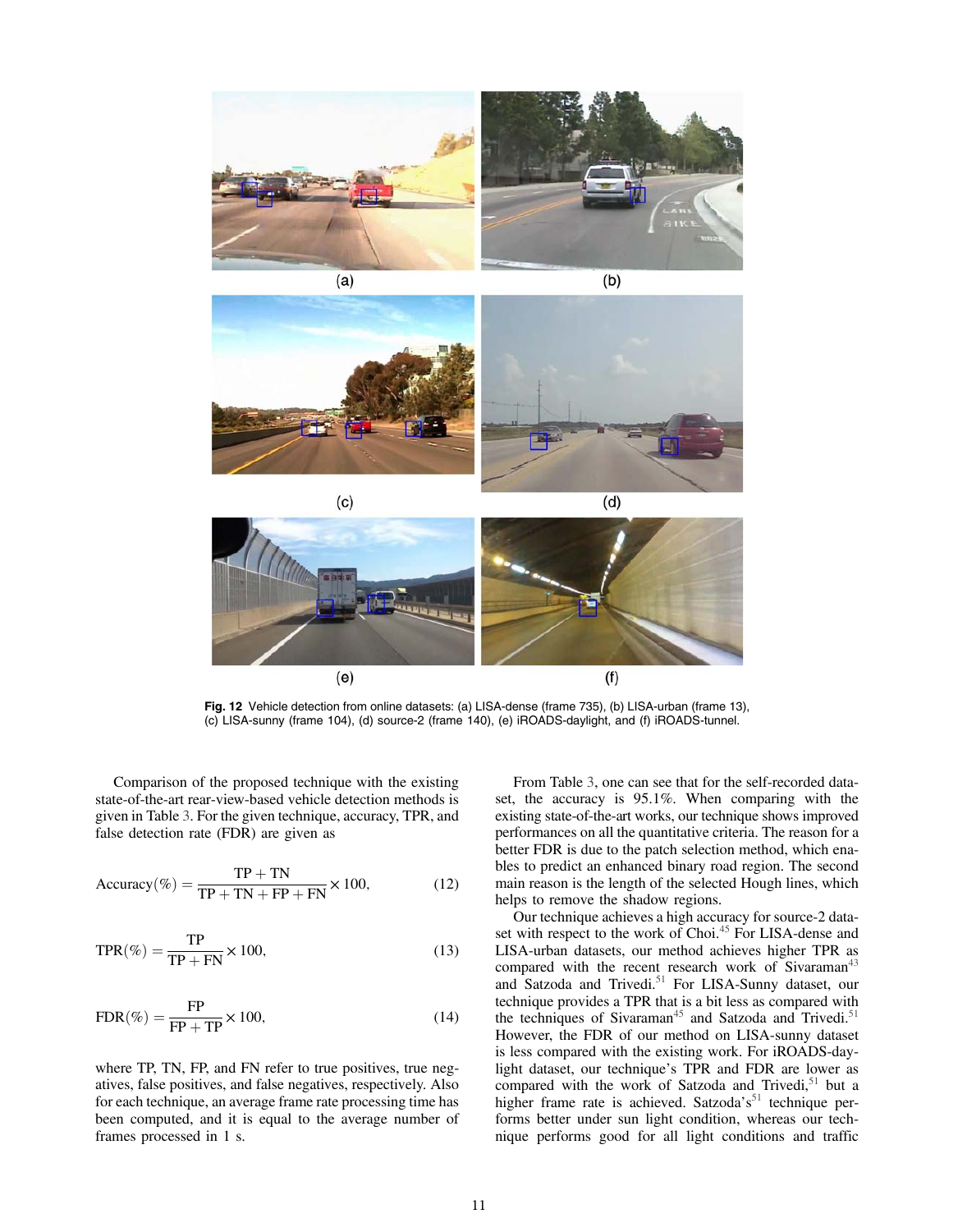

 $(a)$ 





Fig. 13 False vehicle detection: (a) missing vehicle detection in self-recorded dataset, (b) false detection from self-recorded dataset, (c) LISA-dense (frame 735), (d) LISA-urban (frame 13), (e) LISA-sunny (frame 104), and (f) source-2 (frame 744).

scenarios. The proposed work achieves higher frame rate for the self-recorded dataset and for the online datasets as compared to the all existing methods. $43,45,51$  The rapid vehicle detection gives more time to the motorcyclist to take a correct decision, therefore making it more suitable for motorcycle applications.

Due to the use of low level of features (such as Harris edge detection and the lines computed from Hough transform for vehicle foot print detections), higher computing performance has been obtained. The proposed method achieves a higher accuracy in lesser time, which makes it efficient for motorcycle applications.

## 6 Conclusion

From this work, it can be concluded that the proposed technique is effective for rear-end vehicle detections for motorcycle applications. The method presented in this paper achieves higher accuracy and better results in different road scenarios compared with other methods recently published. The patch selection method for the binary road detection contributes a lot to reduce the false detections and produce reliable results, even when shadows or different lane markers are present on the road. The size selection of the lines, computed from Hough transform, also helps to avoid the shadow regions and improve the accuracy. It shows a very good performance for the motorcycle using the rear-end dataset as well as utilizing the online vehicle frontal datasets. The proposed method provides a reliable accuracy, making it more trustworthy for vehicle applications. It achieved higher accuracy, TPR, and frame rate for many road scenarios as compared with the existing state-of-the-art methods. Also, this technique provides an upright vision-based rear-end collision detection system for the motorcyclists. It is believed that this method could help to reduce the motorcyclist fatality rate, when integrated with vibrational or auditory warning-based alert systems. These aspects are currently being investigated.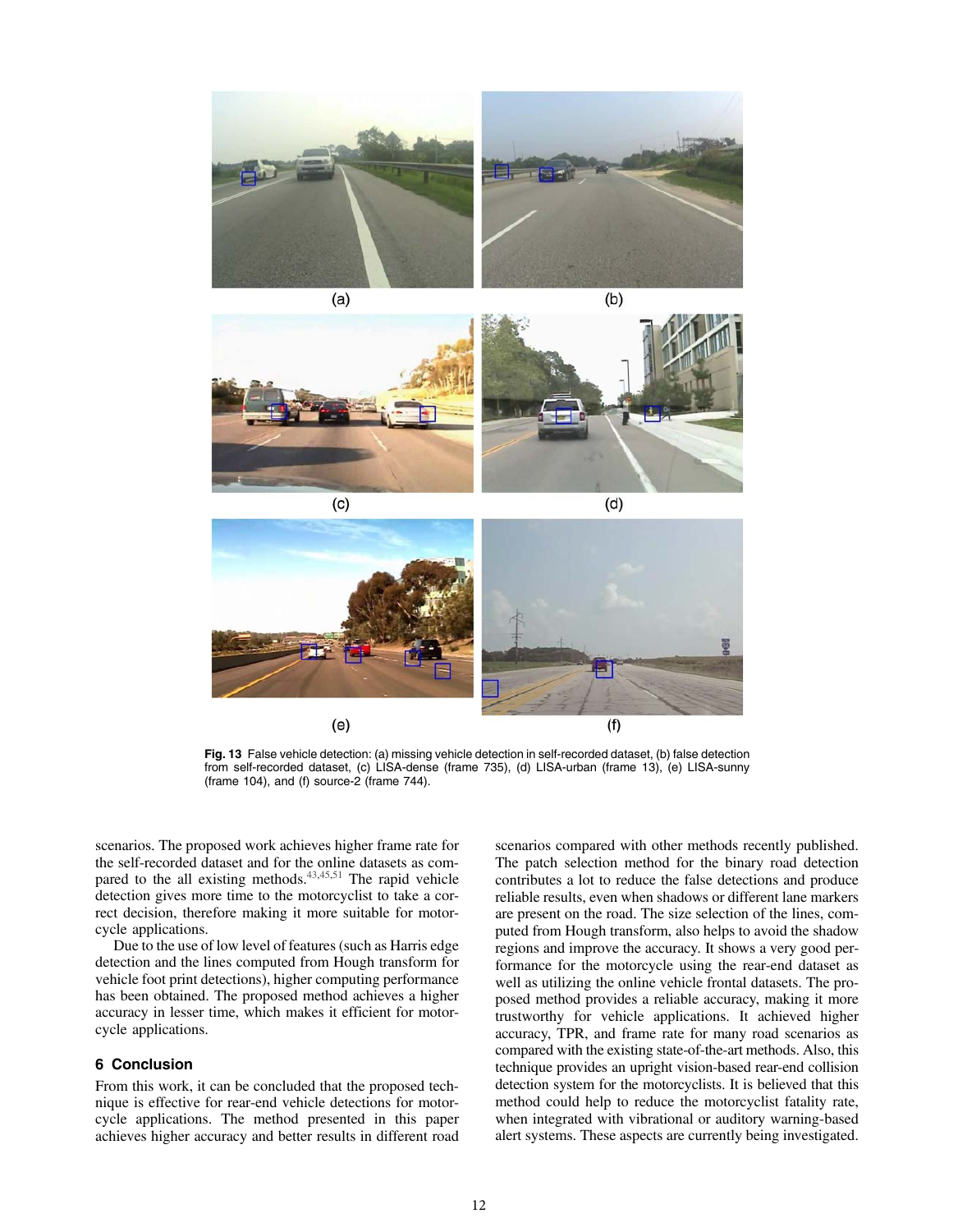| <b>Table 3</b> Results of the proposed technique. |
|---------------------------------------------------|
|                                                   |

| Reference                              | Dataset                  | Accuracy<br>$(\% )$ | <b>TPR</b><br>$(\%)$ | <b>FDR</b><br>(% ) | Number<br>of fps |
|----------------------------------------|--------------------------|---------------------|----------------------|--------------------|------------------|
| Proposed<br>work                       | Self-recorded            | 95.10               | 94.20                | 4.98               | 23.90            |
|                                        | LISA-dense               | 95.40               | 95.01                | 5.01               | 29.04            |
|                                        | LISA-urban               | 95.00               | 94.00                | 6.60               | 25.06            |
|                                        | LISA-sunny               | 97.20               | 97.00                | 6.03               | 37.50            |
|                                        | iROADS-daylight          | <b>NA</b>           | 98.02                | 3.89               | 38.50            |
|                                        | iROADS-tunnel            | <b>NA</b>           | 96.54                | 5.83               | 38.50            |
|                                        | Source-2                 | 92.16               | 91.50                | 5.97               | 41.40            |
| Sivaraman<br>and Trivedi <sup>43</sup> | LISA-dense               | NA                  | 95.00                | 6.40               | <b>NA</b>        |
|                                        | LISA-urban               | <b>NA</b>           | 91.70                | 25.50              | <b>NA</b>        |
|                                        | LISA-sunny               | <b>NA</b>           | 99.80                | 8.50               | <b>NA</b>        |
| Choi <sup>45</sup>                     | Source-1 and<br>source-2 | 88.63               | NA                   | <b>NA</b>          | 11               |
| Satzoda<br>and Trivedi <sup>51</sup>   | LISA-dense               | <b>NA</b>           | 94.50                | 6.80               | 15.50            |
|                                        | LISA-sunny               | <b>NA</b>           | 98.00                | 9.00               | 25.40            |
|                                        | iROADS-daylight          | <b>NA</b>           | 99.40                | 1.50               | 25.40            |
|                                        | iROADS-tunnel            | NA                  | 96.40                | 7.80               | 25.40            |

Note: NA, not available.

#### Acknowledgments

We express gratitude to and acknowledge the Department of Electrical and Electronic Engineering, Universiti Teknologi PETRONAS, Malaysia. This research is partially supported by the Ministry of Education Malaysia under Higher Institution Centre of Excellence (HICoE) Scheme, Centre for Graduate Studies (CGS), and University Research Internal Fund (URIF-015AA-B78) of Universiti Teknologi PETRONAS, Malaysia. We also would like to express our gratitude to the ERASMUS Mundus program VIBOT for sponsoring some of this work.

#### References

- 1. N. Haworth, "Powered two wheelers in a changing world—challenges and opportunities," Accid. Anal. Prev. **44**, 12–18 (2012).<br>2. M. Senbil, J. Zhang, and A. Fujiwara, "Motorization in Asia: 14 coun-
- tries and three metropolitan areas," IATSS Res. 31, 46–58 (2007).
- 3. M. A. Elliott, C. J. Baughan, and B. F. Sexton, "Errors and violations in relation to motorcyclists' crash risk," Accid. Anal. Prev. 39, 491–499  $(2007)$
- 4. M. M. A. Manan and A. Varhelyi, "Motorcycle fatalities in Malaysia," IATSS Res. 36, 30–39 (2012).
- 5. S. Helman et al., "The effect of two novel lighting configurations on the conspicuity of motorcycles: a roadside observation study in New<br>Zealand," Crowthorne: Transport Research Laboratory. Published<br>Project Report, PPR682 (2014).<br>6. T. Ozkan et al., "Motorcycle accidents, rider behaviour,
- cal models," Accid. Anal. Prev. 49, 124–132 (2012).
- 7. W. H. Schneider et al., "Examination of factors determining fault in twovehicle motorcycle crashes," Accid. Anal. Prev. 45, 669-676 (2012).
- 8. A. Moskal, J.-L. Martin, and B. Laumon, "Risk factors for injury accidents among moped and motorcycle riders," Accid. Anal. Prev. 49, 5–11  $(2012)$
- 9. A. K. Abbas, A. F. Hefny, and F. M. Abu-Zidan, "Does wearing helmets reduce motorcycle-related death? A global evaluation," Accid. Anal. Prev. 49, 249–252 (2012).
- 10. A. L. DeMarco et al., "The impact response of motorcycle helmets at different impact severities," Accid. Anal. Prev. 42, 1778-1784 (2010).
- 11. L. de Rome et al., "Motorcycle protective clothing: Protection from injury or just the weather?," Accid. Anal. Prev. 43, 1893–1900 (2011).
- 12. L. de Rome et al., "Effectiveness of motorcycle protective clothing: Riders' health outcomes in the six months following a crash," Injury 43, 2035–2045 (2012).
- 13. Y. Takeshi, Airbag System for Motorcycle, Amart Cruise 214Demo, Tsukuba, Japan, p. 28 (2000).
- 14. P. De Filippi et al., "Towards electronic stability control for two-wheeled vehicles: a preliminary study," in ASME 2010 Dynamic Systems and Control Conf., pp.  $133-140$  (2010).
- 15. P. De Filippi et al., "Enhancing active safety of two-wheeled vehicles via electronic stability control," IFAC Proc. 44, 638–643 (2011).
- 16. P. Seiniger, K. Schröter, and J. Gail, "Perspectives for motorcycle sta-bility control systems," Accid. Anal. Prev. 44, 74–81 (2012).
- 17. E. D. Bekiaris, A. Spadoni, and S. I. Nikolaou, "SAFERIDER project: new safety and comfort in powered two wheelers," in 2009 2nd Conf. on Human System Interactions, pp. 600–602 (2009).
- 18. F. Biral et al., "An intelligent curve warning system for powered two wheel vehicles," Eup. Transp. Res. Rev. 2, 147–156 (2010).
- 19. C.-Y. Fang et al., "A vision-based safety driver assistance system for motorcycles on a smartphone," in 17th Int. IEEE Conf. on Intelligent Transportation Systems (ITSC), pp. 328–333 (2014).
- 20. N. Baldanzini, G. Bencini, and M. Pierini, "Design and preliminary testing of an haptic handle for powered two wheelers," Eup. Transp. Res.  $Rev.$  3, 1–9 (2011).
- 21. V. H. Tran et al., "Motorcycle and helmet providing advance driver assistance," U.S. Patent Application No. 13,897,570 (2013).
- 22. J. H. Lemelson and R. D. Pedersen, "GPS vehicle collision avoidance warning and control system and method," U.S. Patent No. 5,983,161 (1999).
- 23. A. Macaveiu and A. Câmpeanu, "Automotive radar target tracking by Kalman filtering," in 11th Int. Conf. on Telecommunication in Modern Satellite, Cable and Broadcasting Services (TELSIKS), pp. 553–556 (2013).
- 24. K. C. Fuerstenberg et al., "Multilayer laserscanner for robust object tracking and classification in urban traffic scenes," in *Proc. of 9th* World Congress on Intelligent Transport Systems (ITS) (2002).
- 25. F. Özgüner et al., "A simulation study of an intersection collision warning system," in Proc. of the Int. Workshop on ITS Telecommunications, Singapore (2004).
- 26. G. K. Qualizza, "Vehicle collision avoidance system," Patent No. 5,235,316 (1993).
- 27. Y.-C. Kuo, N.-S. Pai, and Y.-F. Li, "Vision-based vehicle detection for a driver assistance system," Comput. Math. Appl. 61, 2096-2100 (2011).
- 28. S. Sivaraman and M. M. Trivedi, "Looking at vehicles on the road: a survey of vision-based vehicle detection, tracking, and behavior analysis," IEEE Trans. Intell. Transp. Syst. 14, 1773–1795 (2013).
- 29. E. Martinez et al., "Driving assistance system based on the detection of head-on collisions," in Intelligent Vehicles Symp., IEEE, pp. 913–918  $(2008)$
- 30. J. D. Alonso et al., "Lane-change decision aid system based on motiondriven vehicle tracking," IEEE Trans. Veh. Technol. 57, 2736-2746 (2008).
- 31. S. S. Teoh and T. Bräunl, "Symmetry-based monocular vehicle detection system," Mach. Vision Appl. 23, 831-842 (2012).
- 32. M. I. Arenado et al., "Monovision-based vehicle detection, distance and relative speed measurement in urban traffic," IET Intell. Transp. Syst. 8, 655–664 (2014).
- 33. L.-W. Tsai, J.-W. Hsieh, and K.-C. Fan, "Vehicle detection using normalized color and edge map," IEEE Trans. Image Process. 16, 850–864 (2007).
- 34. T. Kalinke, C. Tzomakas, and W. von Seelen, "A texture-based object detection and an adaptive model-based classification," in Proc. IEEE Intelligent Vehicles Symp., pp. 341–346 (1998).
- 35. C.-C. Wang, S.-S. Huang, and L.-C. Fu, "Driver assistance system for lane detection and vehicle recognition with night vision," in 2005 IEEE/ RSJ Int. Conf. on Intelligent Robots and Systems, pp. 3530–3535  $(2005)$
- 36. C.-C. Wong et al., "Low relative speed moving vehicle detection using motion vectors and generic line features," in 2015 IEEE Int. Conf. on Consumer Electronics (ICCE), pp. 208–209 (2015).
- 37. W. Liu et al., "Rear vehicle detection and tracking for lane change assist," in 2007 IEEE Intelligent Vehicles Symp., pp. 252–257 (2007).
- 38. R. O'Malley, M. Glavin, and E. Jones, "Vision-based detection and tracking of vehicles to the rear with perspective correction in low-<br>light conditions," IET Intell. Transp. Syst. 5, 1–10 (2011).